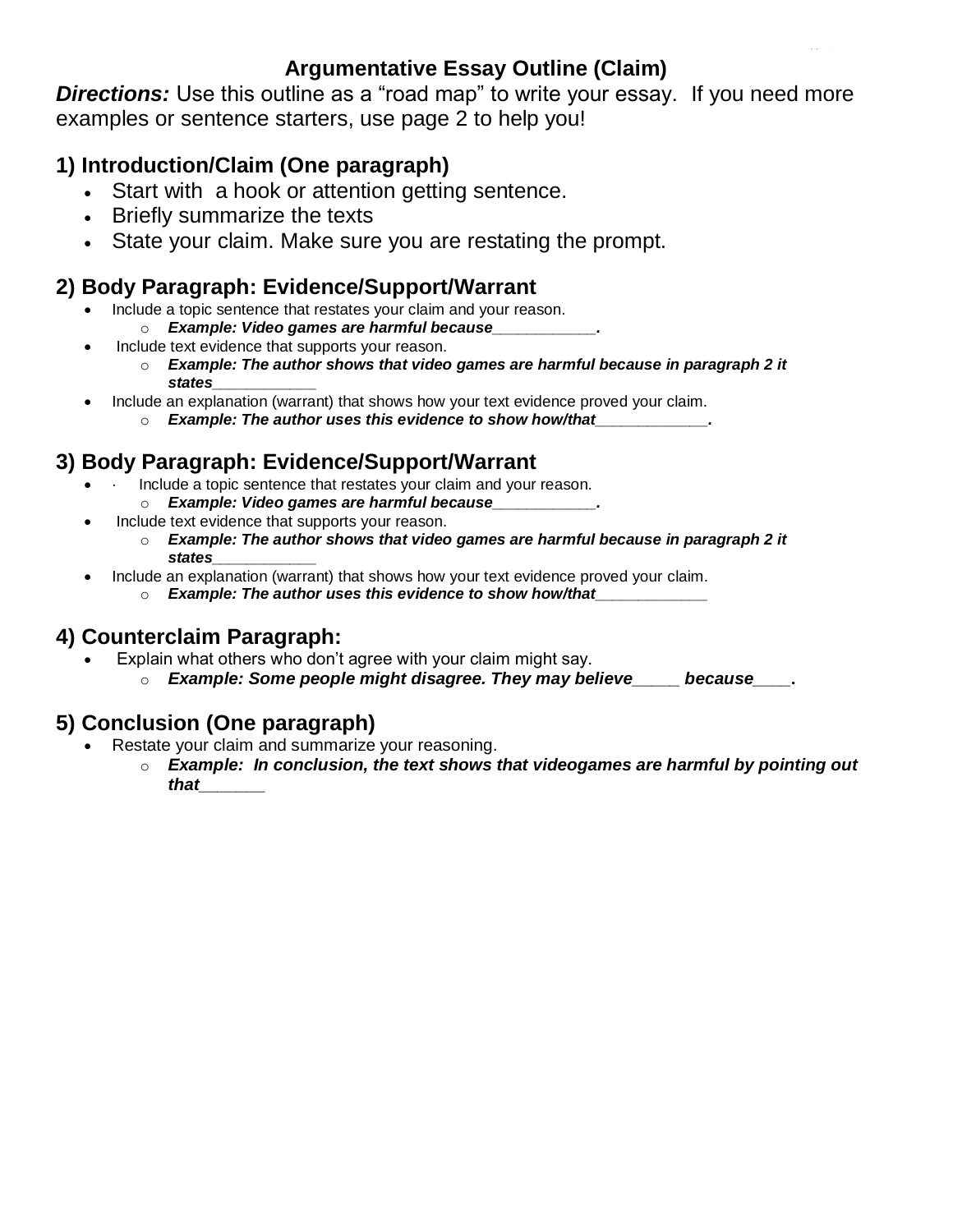# Additional Examples and Sentence Starters

| <u>I.INTRO-PARAGRAPH</u> |  |  |  |  |  |  |  |  |  |
|--------------------------|--|--|--|--|--|--|--|--|--|
|--------------------------|--|--|--|--|--|--|--|--|--|

| A. HOOK CHOOSE ONE<br><b>B EXPLAIN the ISSUE</b><br>Explain the issue.<br>$\bullet$<br>Introduce the issue that your essay will be about before you state your<br>$\bullet$<br>thesis.<br>Why is it an issue?<br>Why is it a problem or controversy?<br>C. CLAIM or THESIS Parts<br>Subject: What is the subject you are arguing about.<br>$\bullet$<br>What's the argument?: What are you arguing about that subject? Be<br>$\bullet$<br>specific!<br>3 points: 3 points of support for your argument<br>$\bullet$<br><mark>II.Body paragraph(s) S.E.E. (2-3) III. Paragraphs Depending on the number of Selections!</mark> | Types of Hook Sentences:<br>Grab the reader's attention with a thought<br>٠<br>Rhetorical Question- a question with an<br>answer.<br>Anecdote- a short story.<br>Quotation- a line from a source.<br><b>Explain sentence starter:</b><br>• The issue of ___________ is a complex<br>one. It's about<br>• The controversy is:<br><b>Claim Sentence Starters</b><br>. I observed _________________ when ___________.<br>$\bullet$ I noticed _______, when ________                                                                                                                                                                   |
|------------------------------------------------------------------------------------------------------------------------------------------------------------------------------------------------------------------------------------------------------------------------------------------------------------------------------------------------------------------------------------------------------------------------------------------------------------------------------------------------------------------------------------------------------------------------------------------------------------------------------|------------------------------------------------------------------------------------------------------------------------------------------------------------------------------------------------------------------------------------------------------------------------------------------------------------------------------------------------------------------------------------------------------------------------------------------------------------------------------------------------------------------------------------------------------------------------------------------------------------------------------------|
| A. S STATEMENT<br>· TTQAA<br><b>TOPIC SENTENCES</b><br>(INTRODUCES EVIDENCE = SUPPORTS CLAIM)<br><b>B. E EVIDENCE (Data)</b><br>PICK AND USE AN EVIDENCE SENTENCE STARTER.<br>$\bullet$<br>WRITE A QUOTE from the text is relevant & supports your CLAIM. PUT QUOTES<br>$\bullet$<br>AROUND YOUR QUOTE<br>YOU MUST HAVE QUOTATION MARKS ""<br>٠<br>TITLE OF THE BOOK BEHIND THE QUOTE<br>$\bullet$<br>THE PAGE # OR PARAGRAPH<br>$\bullet$<br>C. E EXPLAIN<br>HOW DOES THE EVIDENCE SUPPORTS THE CLAIM?<br>$\bullet$<br>WARRANT/REASON<br>$\bullet$                                                                          | <b>Topic Sentence Starters</b><br>Turn the question or Prompt around (Restate) and<br>answer it.<br>A reason why (your main claim) is true because<br>$\bullet$<br>(state your argument).<br>(state your argument) demonstrates that<br>$\bullet$<br>(main claim) is true.<br><b>Evidence Sentence Starters</b><br>According to the text<br>$\bullet$<br>The author wrote<br>٠<br>In the ___, paragraph the author stated<br>٠<br>On page _____, the author stated<br>As the author mentioned on page<br>Explain/Warrant/Reason Sentence Starters<br>This evidence illustrates , because<br>$\bullet$<br>This conveys<br>As a rule |
| Counter-Claim Paragraph : Argument Essays must have a Counter-Claim!!!                                                                                                                                                                                                                                                                                                                                                                                                                                                                                                                                                       | This suggests                                                                                                                                                                                                                                                                                                                                                                                                                                                                                                                                                                                                                      |
| <b>A.COUNTER-CLAIM</b><br>PICK AND USE A COUNTER-CLAIM SENTENCE STARTER.<br><b>B.</b> Explain<br>Why the Counter-claim argument is weak.<br>$\bullet$                                                                                                                                                                                                                                                                                                                                                                                                                                                                        | <b>Counter-claim Sentence Starters</b><br>People who disagree may claim that<br>"State the opposing side's opposite claim"<br>Critics may claim that "state the opposing side's<br>claim"<br>Explain Counter-claim Sentence Starters<br>This argument is weak because<br>On the contrary<br>$\bullet$                                                                                                                                                                                                                                                                                                                              |
| Conclusion<br>А.<br>Restatement of the Claim (Different words)<br>В.<br>A summary of the evidence provided<br>C.<br>Leave the reader with something to think about, a question, or something to do.                                                                                                                                                                                                                                                                                                                                                                                                                          |                                                                                                                                                                                                                                                                                                                                                                                                                                                                                                                                                                                                                                    |